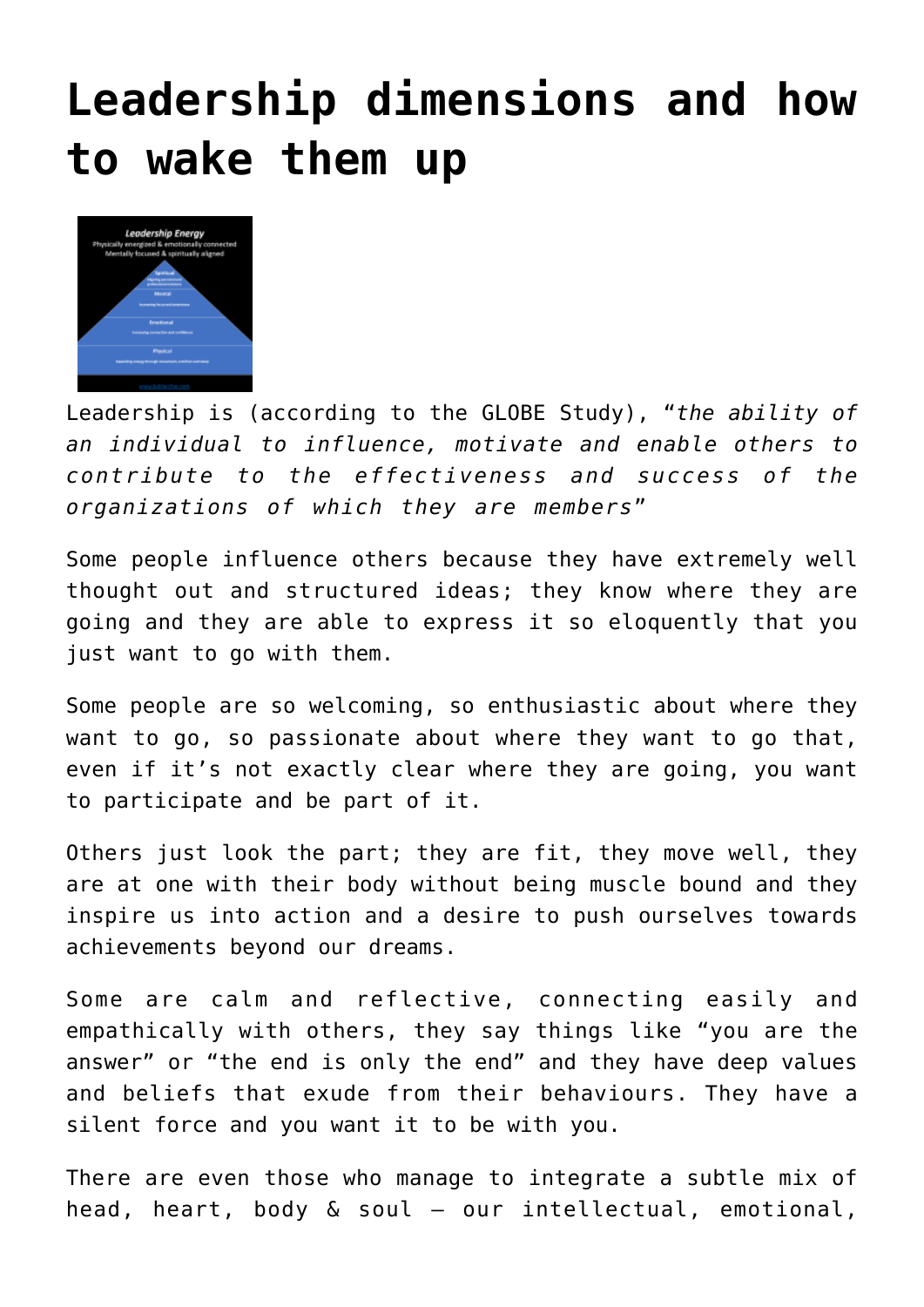physical and spiritual dimensions and their associated energies

**Physical** energy is about "fuelling the fire", it is about expanding energy through movement, nutrition and sleep in order to enhance stamina, vitality, alertness and recovery time. Physical energy is measured in terms of *quantity* from low to high

**Emotional** energy is about increasing connection and confidence in order to build constructive and healthy relationships. Physical energy is measured in terms of *quality* from unpleasant to pleasant.

**Intellectual** energy helps to concentrate on what matters most by increasing focus and awareness and providing appropriate focus and realistic optimism. Mental energy is measured in terms of *focus* of the energy from broad to narrow.

**Spiritual** energy provides connection to values & purpose by aligning personal and professional missions. It contributes to decision-making and priority-setting by helping individuals identify and clarify their values, purpose and mission. Spiritual energy is measured in terms of *depth* of the energy from shallow to deep.

"*Put your heart, mind, and soul into even your smallest acts. This is the secret of success*".

## Swami Sivananda

Here are some ideas for waking up and energising each of the dimensions first thing in the morning:

**Physical**: when you get up do something physical outside or at least with access to fresh air; you don't need to go for a 5 mile run or do 50 push ups, just take a slow walk, stretch your arms and legs and breathe deeply. You can do this in the garden, on the balcony, in the street or even just in front of